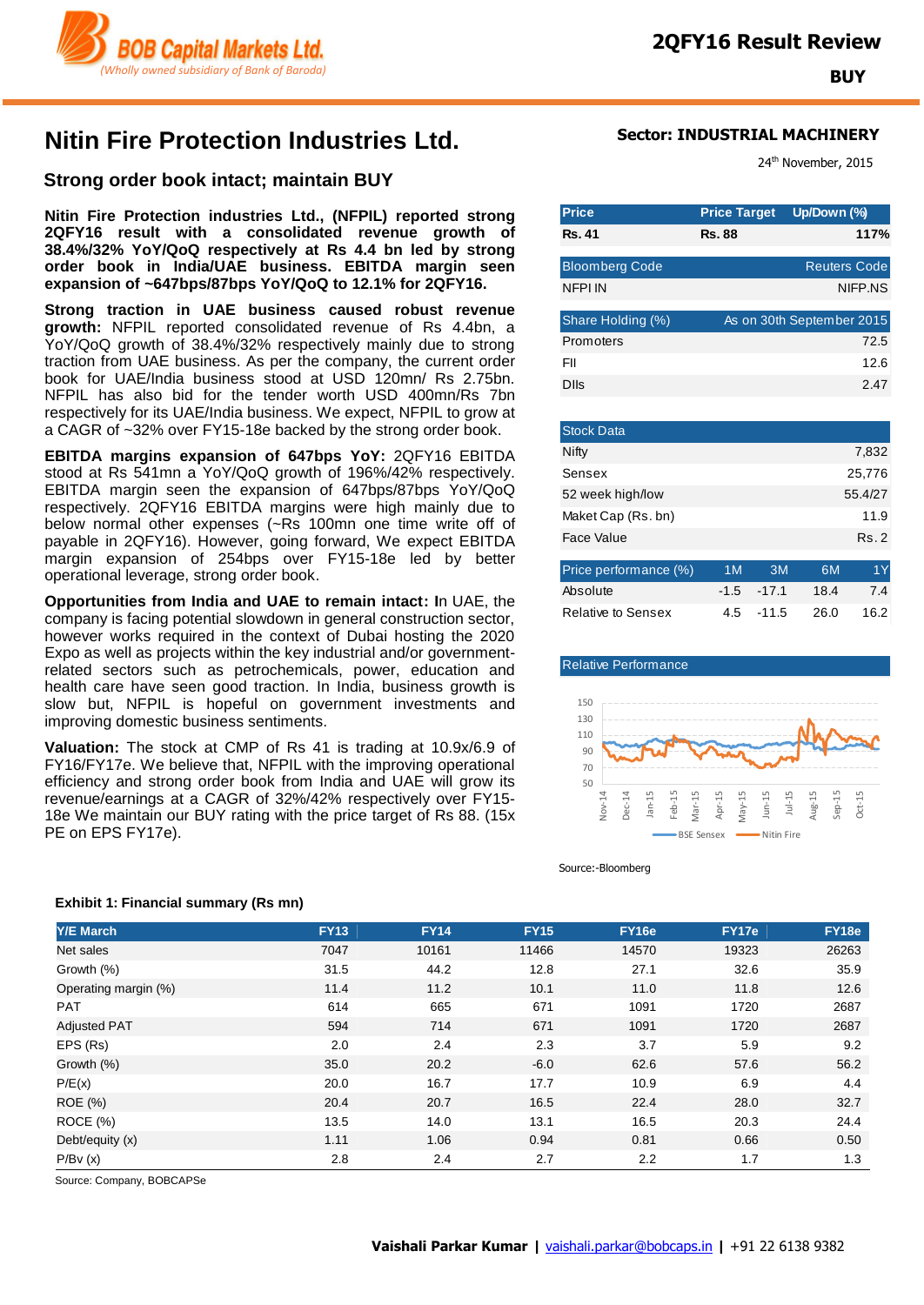| Exhibit 2: 2QFY16 Financial    |                |                |                |               |         |  |  |
|--------------------------------|----------------|----------------|----------------|---------------|---------|--|--|
| (Rs Mn)                        | <b>2QFY16</b>  | <b>2QFY15</b>  | <b>YoY</b> (%) | <b>1QFY16</b> | QoQ (%) |  |  |
| <b>Net Sales</b>               | 4,456          | 3,221          | 38.4           | 3,379         | 31.9    |  |  |
| Raw material consumed          | 3,763          | 2,844          | 32.3           | 2,615         |         |  |  |
| $(\%)$ of net sales            | 84             | 88             |                | 77            | 9.1     |  |  |
| Staff cost                     | 109            | 52             | 108.6          | 99            |         |  |  |
| (%) of net sales               | $\overline{c}$ | $\mathfrak{p}$ |                | 3             |         |  |  |
| Manufacturing & Other Expenses | 43             | 142            | $-69.4$        | 283           | $-84.7$ |  |  |
| (%) of net sales               | $\mathbf{1}$   | $\overline{4}$ |                | 8             |         |  |  |
| <b>EBITDA</b>                  | 541            | 183            | 196.1          | 381           | 42.1    |  |  |
| Depreciation                   | 48             | 23             |                | 75            |         |  |  |
| <b>EBIT</b>                    | 493            | 159            | 209.7          | 306           | 61.2    |  |  |
| Interest                       | 144            | 104            |                | 102           |         |  |  |
| Other Income                   | 67             | 29             |                | 18            |         |  |  |
| <b>PBT</b>                     | 416            | 83             | 398.6          | 222           | 87.5    |  |  |
| Less: Taxation                 | 23             | 20             |                | 14            |         |  |  |
| Less: Minority Interest        | $\Omega$       | 6              |                | $\Omega$      |         |  |  |
| <b>Recurring PAT</b>           | 393            | 58             | 582.9          | 208           | 89.2    |  |  |
| <b>Exceptional items</b>       | $\Omega$       | $\Omega$       |                | $\Omega$      |         |  |  |
| <b>Reported PAT</b>            | 393            | 58             | 582.9          | 208           | 89.2    |  |  |
| <b>EPS</b>                     | 1.3            | 0.2            |                | 0.7           |         |  |  |

Source: Company, BOBCAPSe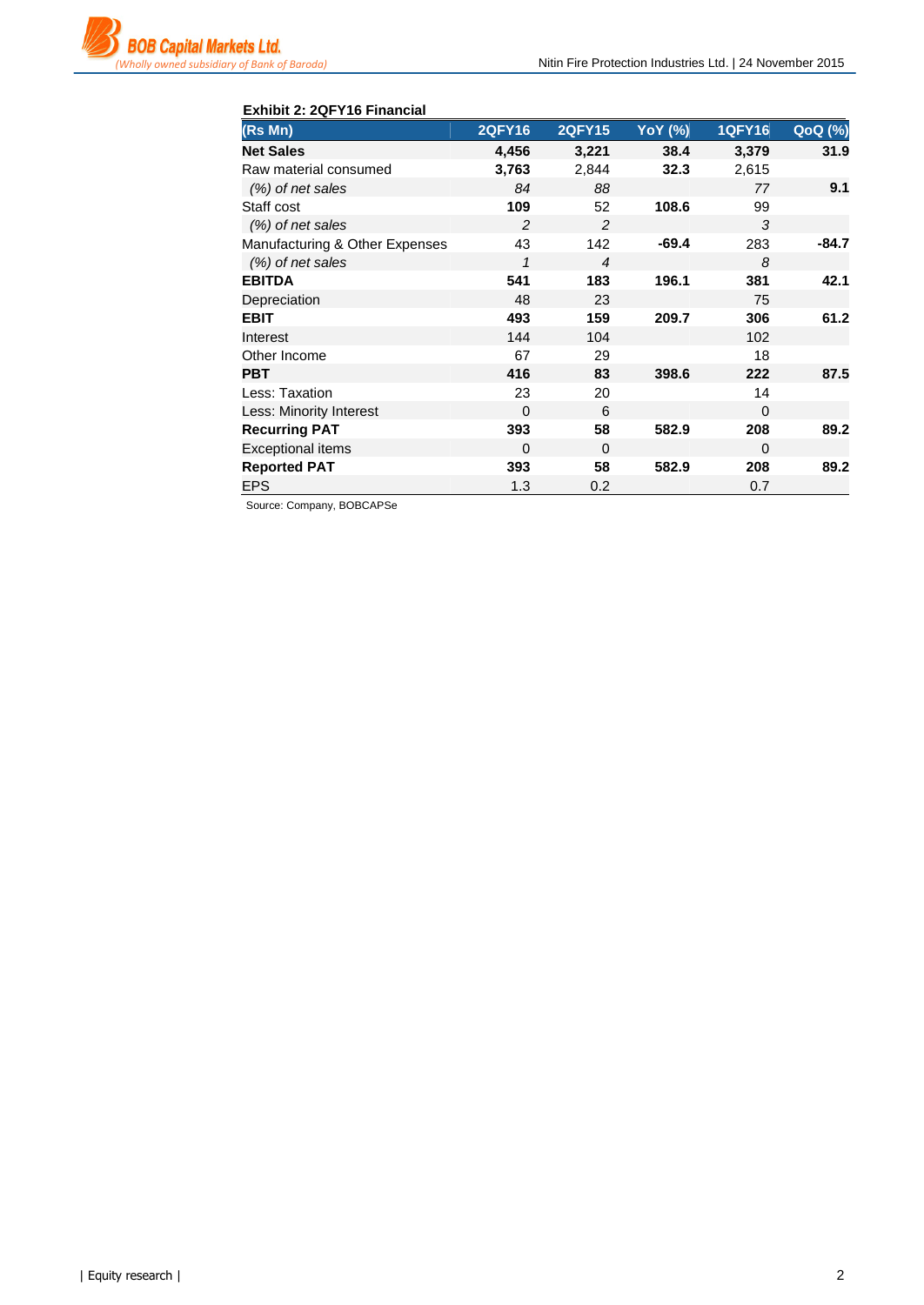

# **Financials**

| <b>Exhibit 3: Income Statement</b> |             |                 |                              |             |             |        |
|------------------------------------|-------------|-----------------|------------------------------|-------------|-------------|--------|
| Y/E Mar (Rsmn)                     | <b>FY13</b> | F <sub>14</sub> | F <sub>15</sub>              | <b>F16e</b> | <b>F17e</b> | F18e   |
| <b>Net sales</b>                   | 7,047       | 10,161          | 11,466                       | 14,570      | 19,323      | 26,263 |
| growth (%)                         | 31.5        | 44.2            | 12.8                         | 27.1        | 32.6        | 35.9   |
| COGS                               | 5,697       | 8,211           | 9,450                        | 11,774      | 15,460      | 20,803 |
| <b>Staff Cost</b>                  | 194         | 258             | 313                          | 397         | 527         | 716    |
| Changes in inventories             | (39)        | 3               | (83)                         | (7)         | (10)        | (13)   |
| SG&A Cost                          | 389         | 552             | 631                          | 802         | 1,063       | 1,445  |
| <b>EBITDA</b>                      | 806         | 1,137           | 1,155                        | 1,604       | 2,282       | 3,312  |
| growth $(%)$                       | 20          | 41              | 2                            | 39          | 42          | 45     |
| Depreciation & Amortization        | 47          | 106             | 144                          | 161         | 178         | 194    |
| <b>EBIT</b>                        | 759         | 1,031           | 1,011                        | 1,443       | 2,105       | 3,118  |
| Other income                       | 182         | 19              | 113                          | 124         | 137         | 150    |
| Interest paid                      | 254         | 305             | 414                          | 433         | 453         | 474    |
| Extraordinary/Exceptional items    | (24)        | (49)            | $\qquad \qquad \blacksquare$ |             |             |        |
| <b>PBT</b>                         | 687         | 744             | 710                          | 1,135       | 1,788       | 2,794  |
| Tax                                | 49          | 30              | 39                           | 44          | 69          | 108    |
| Minority interest                  | -           |                 |                              |             |             |        |
| <b>PAT</b>                         | 614         | 665             | 671                          | 1,091       | 1,720       | 2,687  |
| Non-recurring items                | 24          | 49              |                              |             |             |        |
| <b>Adjusted PAT</b>                | 594         | 714             | 671                          | 1,091       | 1,720       | 2,687  |
| growth $(\%)$                      | 35          | 20              | (6)                          | 63          | 58          | 56     |

| <b>Exhibit 4: Balance Sheet</b> |             |                 |                 |             |             |             |
|---------------------------------|-------------|-----------------|-----------------|-------------|-------------|-------------|
| <b>Y/E Mar (Rsmn)</b>           | <b>FY13</b> | F <sub>14</sub> | F <sub>15</sub> | <b>F16e</b> | <b>F17e</b> | <b>F18e</b> |
| Cash & Bank balances            | 576         | 368             | 846             | 919         | 969         | 1,247       |
| Other Current assets            | 4,939       | 6,211           | 6,665           | 8,057       | 10,305      | 13,326      |
| Investments                     |             |                 |                 |             |             |             |
| Net fixed assets                | 1,822       | 1,994           | 2,100           | 2,189       | 2,261       | 2,317       |
| Goodwill                        |             |                 |                 |             |             |             |
| Other non-current assets        | 217         | 188             | 188             | 188         | 188         | 188         |
| <b>Total assets</b>             | 7,555       | 8,761           | 9,798           | 11,352      | 13,723      | 17,078      |
|                                 |             |                 |                 |             |             |             |
| <b>Current liabilities</b>      | 833         | 1,110           | 1,221           | 1,628       | 2,212       | 2,804       |
| <b>Borrowings</b>               | 3,529       | 3,923           | 4,155           | 4,348       | 4,551       | 4,764       |
| Other non-current liabilities   | 17          | 17              | 19              | 19          | 19          | 19          |
| <b>Total liabilities</b>        | 4,380       | 5,050           | 5,394           | 5,994       | 6,782       | 7,587       |
|                                 |             |                 |                 |             |             |             |
| Share capital                   | 441         | 438             | 585             | 585         | 585         | 585         |
| Reserves & surplus              | 2,734       | 3,273           | 3,819           | 4,774       | 6,357       | 8,907       |
| <b>Shareholders' funds</b>      | 3,175       | 3,711           | 4,404           | 5,358       | 6,941       | 9,491       |
| <b>Total liabilities</b>        | 7,555       | 8,761           | 9,798           | 11,352      | 13,723      | 17,078      |

Source: Company, BOBCAPSe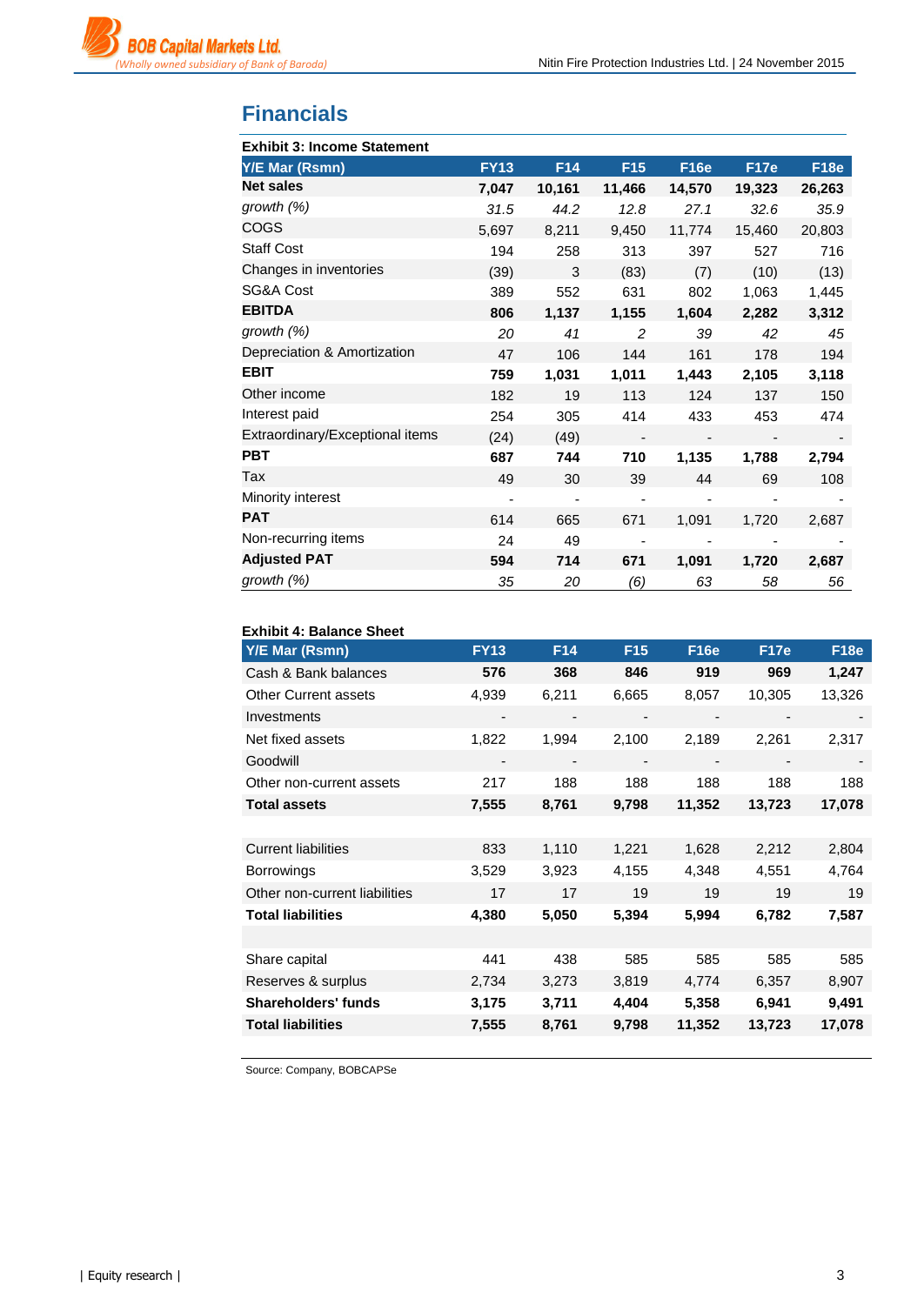

#### **Exhibit 5: Cash Flow Statement**

| <b>Y/E Mar (Rsmn)</b>             | <b>FY13</b> | F <sub>14</sub> | F <sub>15</sub> | <b>F16e</b>              | <b>F17e</b> | <b>F18e</b> |
|-----------------------------------|-------------|-----------------|-----------------|--------------------------|-------------|-------------|
| Profit after tax                  | 570         | 665             | 671             | 1,091                    | 1,720       | 2,687       |
| Depreciation                      | 30          | 99              | 144             | 161                      | 178         | 194         |
| Chg in working capital            | (396)       | (964)           | (341)           | (986)                    | (1,663)     | (2, 429)    |
| Total tax paid                    | (2)         | (2)             |                 |                          |             |             |
| <b>Cash flow from operations</b>  | 202         | (202)           | 475             | 266                      | 234         | 452         |
|                                   |             |                 |                 |                          |             |             |
| Capital expenditure               | (386)       | (271)           | (250)           | (250)                    | (250)       | (250)       |
| Change in investments             |             |                 |                 |                          |             |             |
| <b>Cash flow from investments</b> | (386)       | (271)           | (250)           | (250)                    | (250)       | (250)       |
|                                   |             |                 |                 |                          |             |             |
| Free cash flow                    | (184)       | (473)           | 225             | 16                       | (16)        | 202         |
| <b>Issue of shares</b>            | ٠           | (3)             | 146             | $\overline{\phantom{a}}$ | -           | -           |
| Net inc/dec in debt               | 603         | 394             | 231             | 193                      | 203         | 213         |
| Dividend (incl. tax)              | (13)        | (1)             | (1)             | (1)                      | (1)         | (1)         |
| Other financing activities        | (40)        | (125)           | (123)           | (136)                    | (136)       | (136)       |
| Cash flow from financing          | 551         | 265             | 253             | 57                       | 66          | 76          |
| Inc/(Dec) in Cash & Bank bal.     | 367         | (208)           | 478             | 73                       | 51          | 278         |

| <b>Exhibit 6: Ratio analysis</b> |             |      |                 |             |             |             |
|----------------------------------|-------------|------|-----------------|-------------|-------------|-------------|
| Y/E Mar                          | <b>FY13</b> | F14  | F <sub>15</sub> | <b>F16e</b> | <b>F17e</b> | <b>F18e</b> |
| Per share data (Rs)              |             |      |                 |             |             |             |
| <b>EPS</b>                       | 2.0         | 2.4  | 2.3             | 3.7         | 5.9         | 9.2         |
| <b>CEPS</b>                      | 2.2         | 2.8  | 2.8             | 4.3         | 6.5         | 9.9         |
| <b>DPS</b>                       | 0.2         | 0.2  | 0.4             | 0.5         | 0.5         | 0.5         |
| <b>BV</b>                        | 14.4        | 16.9 | 15.1            | 18.3        | 23.7        | 32.5        |
| Profitability ratios (%)         |             |      |                 |             |             |             |
| Gross margins                    | 16.4        | 16.7 | 14.9            | 16.5        | 17.3        | 18.1        |
| Operating margins                | 11.4        | 11.2 | 10.1            | 11.0        | 11.8        | 12.6        |
| Net margins                      | 8.4         | 7.0  | 5.9             | 7.5         | 8.9         | 10.2        |
| Valuation ratios (x)             |             |      |                 |             |             |             |
| <b>PE</b>                        | 20.0        | 16.6 | 17.7            | 10.9        | 6.9         | 4.4         |
| P/BV                             | 2.8         | 2.4  | 2.7             | 2.2         | 1.7         | 1.3         |
| EV/EBITDA                        | 14.8        | 11.0 | 13.1            | 9.5         | 6.8         | 4.6         |
| EV/Sales                         | 1.7         | 1.2  | 1.3             | 1.0         | 0.8         | 0.6         |
| RoE                              | 20.4        | 20.7 | 16.5            | 22.4        | 28.0        | 32.7        |
| RoCE                             | 13.5        | 14.0 | 13.1            | 16.5        | 20.3        | 24.4        |
| <b>RoIC</b>                      | 10          | 10   | 9               | 13          | 18          | 23          |

Source: Company, BOBCAPSe